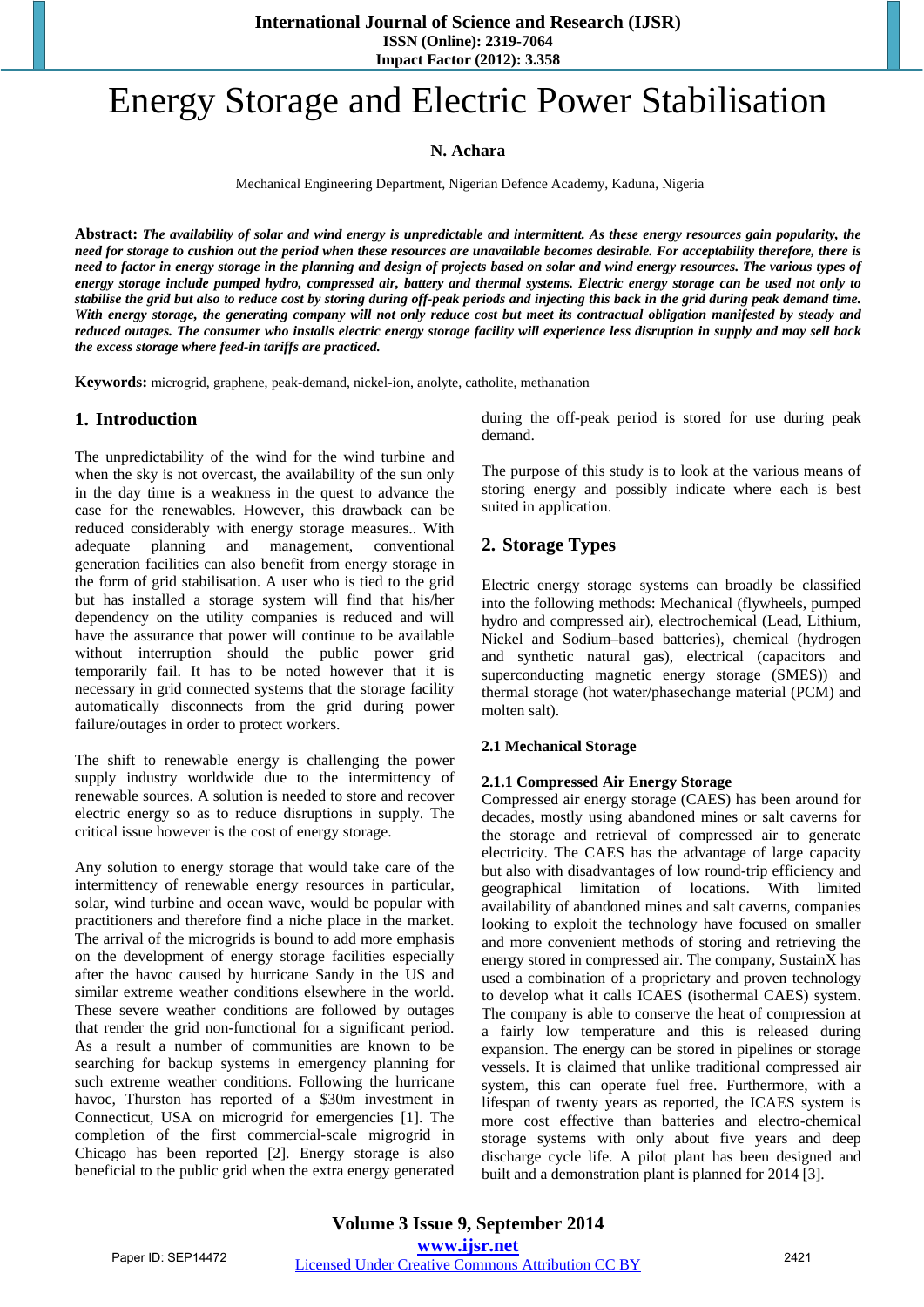The compressed air may be mixed with fuel gas, burned and expanded in a modified gas turbine that drives a generator. The air must be reheated before expansion in the turbine if the heat released during compression is dissipated by cooling and not stored. The process is referred to as diabatic and it leads to low round-trip efficiencies less than 50 %. Diabatic plants have a high reliability and are capable of starting without extraneous power.

#### **2.1.2 Pumped Hydro (PH)**

Pumped hydro is the traditional and for decades, accepted as the gold standard for electric energy storage. This method of storage uses off-peak power to pump water uphill to be recycled through the pump/generators during peak periods. One such system is the Ludington Pumped Storage on the Michigan shores of Lake Michigan, USA which is said to have been in operation since the 70s [1]. The pumped hydro storage is claimed IEC [4] to have over 120 GW capacity world-wide and to represent nearly 99% of global installed electrical storage capacity and represents, about 3 % of global generation capacity. The drawback is its dependence on topographical conditions and large land use.

#### **2.1.3 Flywheel Storage**

In flywheel storage, energy is stored in a cylinder/rim attached to a rotating shaft. To accelerate the flywheel electricity is supplied by a transmission device. If the rotational speed of the flywheel is reduced electricity may be extracted from the system by the same transmission device. The main features of flywheels are the excellent cycle stability and long life, little maintenance, high power density and the use of environmentally inert material [5]. However, flywheels have a high level of self-discharge due to air resistance and bearing losses and suffer as well from low current efficiency.

#### **2.2 Electrochemical storage**

# **2.2.1 Batteries**

In battery storage systems the fast-charge and the fastdischarge types are required. At peak demand, it is the fast discharge batteries that would be called to play and conversely when demand is low, it is necessary that the fast charge soaks up the excess electric energy generated.

Batteries, are the main technology used in off-grid, and sometimes in grid backup. However, ARE has indicated that other energy storage modes that may be used for the provision of decentralised power services include small water reservoirs and biomass and has also listed a number of indicators that are used to measure the performance and the ideal role of the battery. These indicators include energy storage capacity, energy density efficiency or round trip efficiency, operating temperature, charge and discharge rates, percentage depth of discharge, (DOD), life of the battery and total cost of ownership (TCO) among others. Each battery has its recommended threshold level of DOD . Generally, no battery can operate below 20% DOD without seriously shortening its life [6].

Six types of secondary batteries most of which are mature technologically for practical application, are briefly described in this section. The batteries include lead acid, nickel cadmium and nickel metal hydride (NiCd/NiMH), lithium ion (Li-ion), metal air, sodium sulphur and sodium nickel chloride. There are also the flow batteries. It is important to stress that lead-acid automotive batteries cannot be used for electrification purposes, because they are primarily designed for providing high current for a short duration whereas batteries for rural electrification systems are specifically designed for deep-cycling operations.

## **2.2.1 Lead-based Batteries**

These batteries are still the most commercially viable technology in the off-grid renewable energy market, and are generally used for home and residential systems as well as mini-grids These batteries are very robust and those required for shallow depth of discharge for example those used in solar electricity generation, do not require sophisticated management. For optimal battery life, those systems requiring deep depth of discharge, a more complex control system would be needed. The lead based batteries come in two different forms, the flooded version requiring periodic water top up maintenance and the sealed version which is maintenance free. Costs of stationary batteries are currently far higher than for starter batteries

#### **2.2.2 The lithium-ion Batteries**

Since around the year 2000, the lithium ion batteries have become the first choice in mobile and portable electricity storage applications (e.g. laptop, mobil/cell phone, solar lantern, electric bicycle, electric car etc.) The lithium ion batteries cell voltage is 3.7 nominal volts compared with the NiCd or NiMH with a cell voltage of only 1.2 volts. In effect therefore, the high cell voltage level means that the number of cells in series required to obtain a target voltage with the associated connections and electronics can be reduced. The Li-ion batteries also have high gravimetric energy density and currently have a share of over 50% in the small portable devices market. The main issue with the product is the high cost, about USD 600/kWh in 2011. The Li-ion batteries are very efficient clocking between 95 to 98% efficiency and are very flexible as any discharge time from seconds to weeks is available. Standard cells with 5 000 full cycles and higher cycle rates are available on the market. There is however room for large price reduction through mass production.

# **2.2.3 Nickel Based Batteries**

Nickel-based batteries are of two types – the nickelcadmium system (NiCd) and the nickel-metal hydride system (NiMH). The electrolyte in both cases is a strong alkaline. Although on average more expensive, NiCd batteries have a long calendar life (typically over 20 years and are capable of withstanding mechanical and electrical abuse [6]. They can operate in a wide range of temperature - 40°C to +60°C. The nickel based batteries, as in lead based case, have a version that requires water topping up (from 10Ah to 1500Ah) and the other version that is maintenancefree (usually below 10Ah). Nickel-Metal Hydride batteries are used in remote small PV applications such as in navigation aids and solar street lighting, where their high energy density levels are beneficial. They are resistant to overcharging and deep discharge. Technically, the NiCd batteries are a very successful product and in particular, IEC has noted that they are capable of performing well even at low temperatures in the range of -20  $\degree$ C to -40  $\degree$ C [4].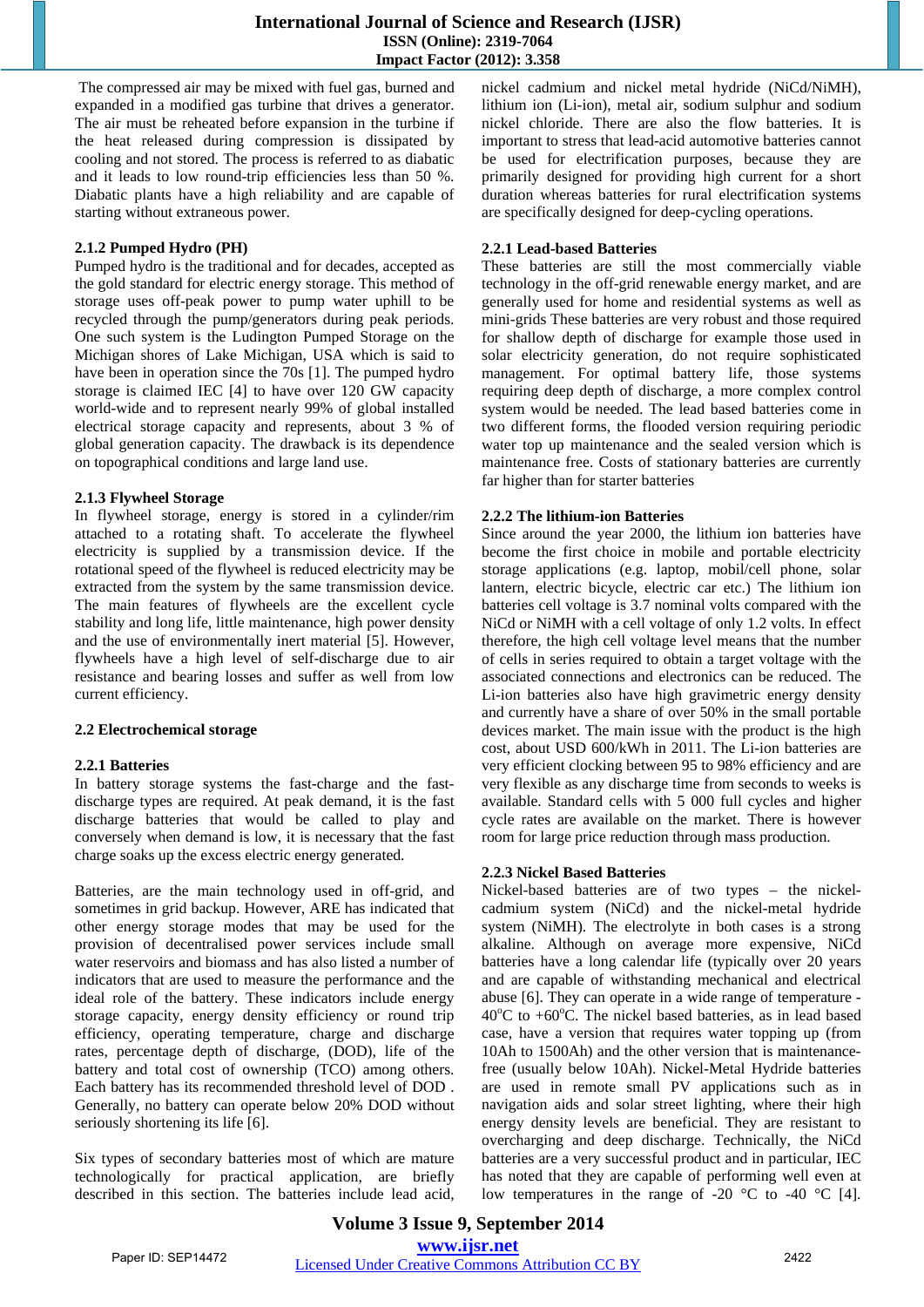# **International Journal of Science and Research (IJSR) ISSN (Online): 2319-7064 Impact Factor (2012): 3.358**

However, because of the toxicity of cadmium, these batteries are presently used only for stationary applications in Europe. Since 2006 they have been prohibited for consumer use. On the other hand, many of the hybrid vehicles available on today's market operate with sealed NiMH batteries, as these are robust and far safer than lithium ion batteries. In 2011, for which a cost comparison is available, there is virtually no difference in cost between the NiMH and lithium ion batteries.

The sodium-based batteries are suitable for large scale grid stabilisation, for maintenance of power quality and for peak shaving. They are maintenance-free, tolerate high temperatures and less sensitive to application environmental conditions thereby making them good candidates for rural electrification in tropical, arid and semiarid rural areas.

For the battery types considered, Table 1 is a summary of the indicators that are used to measure the performance of each type.

#### **2.2.4 Sodium Based Batteries**

| <b>Table 1</b> . Performance indicators for various Type of Batteries, source ARE[0] |                             |                    |                   |              |                                    |                           |                    |  |  |
|--------------------------------------------------------------------------------------|-----------------------------|--------------------|-------------------|--------------|------------------------------------|---------------------------|--------------------|--|--|
| <b>Battery Type</b>                                                                  | <b>Energy Density</b>       | Energy             |                   |              | Cycle Life Discharge Calendar Life | Operating                 | Recycling          |  |  |
|                                                                                      |                             | Efficiency $(\% )$ | (N <sub>0</sub> ) | Depth $(\%)$ |                                    | Temperature $(^{\circ}C)$ | Efficiency $(\% )$ |  |  |
| <b>Lead Based</b>                                                                    | 25-40 Wh/kg                 | >85                | 2000              | 80           | $20+$                              | $-30$ to 50               | >95                |  |  |
|                                                                                      |                             |                    |                   |              |                                    |                           |                    |  |  |
| Lithium-ion                                                                          | $150-200$ Wh/m <sup>3</sup> | ~100               | 5000              | 80           | $20+$                              | $-40$ to 75               | 50                 |  |  |
| Nickel Cadmium $20 - 80$ Wh/kg                                                       |                             | >90                | 3000              | n/a          | 25                                 | $-40-60$                  | 75                 |  |  |
| Sodium Batteries 120-140 Wh/kg                                                       |                             | 95                 | 4500              | 80           | $10+$                              | $-30-60$                  | n/a                |  |  |

**Table 1**: Performance Indicators for Various Type of Batteries, source ARE[6]

#### **2.2.4 Metal Air Battery (Me-air)**

The cathode of the metal air electrochemical cell is made from pure metal and the cathode is connected to an inexhaustible supply of air. It is only the oxygen in the air that is used in the electrochemical reaction. The most attractive metal air battery is the lithium-air combination as it has a theoretical specific energy excluding oxygen (oxygen is not stored in the battery) of 11.14 kWh/kg, corresponding to about 100 times more than those of other battery types and even greater than petrol (10.15 kWh/kg), [4]. However, lithium is very reactive in air and in humidity and this poses a fire risk. As a result, only a zinc-air battery with a theoretical specific energy excluding oxygen of 1.35 kWh/kg is technically feasible. Some properties of the zincair battery are similar to those of the fuel cell and conventional batteries. By varying the air flow, the reaction rate can be controlled. With zinc as the fuel, oxidized zinc/electrolyte paste can be replaced with fresh paste.

The development of thin electrodes based on fuel-cell research in the 1970s made small button prismatic primary cells possible for hearing aids, pagers and medical devices, especially cardiac telemetry. Rechargeable zinc air cells are difficult to design since zinc precipitation from the waterbased electrolyte must be closely controlled. A satisfactory, electrically rechargeable metal air system potentially offers low materials cost and high specific energy, but none has reached commercial application yet.

#### **2.2.5 Sodium Sulphur Batteries (NaS)**

Molten (liquid) (sulphur constitutes the positive electrode and molten (liquid) sodium the negative electrode of the sodium sulphur battery. A solid beta alumina ceramic electrolyte separates the active materials. In order that the electrodes will remain in the molten form, the battery temperature is kept between 300°C and 350°C. These batteries reach typical life cycles of around 4500 with a discharge time of 6.0 hours to 7.2 hours. They are efficient (AC-based round-trip efficiency is about 75 %) and have fast response.

#### **2.2.6 Sodium Nickel Chloride Battery (NaNiCl)**

The sodium nickel chloride (NaNiCl) battery which has been commercially available since about 1995, is a high temperature battery (just like the NaS battery). It is better known as the ZEBRA (Zero Emission Battery Research) battery and its operating temperature hovers around 270°C. Nickel chloride instead of sulphur acts as the positive electrode with sodium as the negative electrode. The NaNiCl

batteries can withstand limited overcharge and discharge and have potentially better safety characteristics and a higher cell voltage than NaS batteries. They tend to develop low resistance when faults occur and this is why cell faults in serial connections only result in the loss of the voltage from one cell, instead of premature failure of the complete system.

Springer reports of companies pursuing battery storage developments and these include Aquion Energy which in collaboration with Carnegie Mellon University has developed a **sodium-water battery** claimed to require no maintenance over time [3].

A team led by Sadoway at MIT has developed a battery that works with **molten metal separated by molten salt [7]**. Scaling up is a possibility. In the liquid battery development, magnesium and antimony form the negative and positive electrodes with the molten salt in between. Following the report by Ambri, the technology appears to have been commercialised [8].

#### **2.2.7 Redox Flow Battery (RFB)**

In the redox flow batteries, two liquid electrolyte containing dissolved metal ions as active masses are pumped to the opposite sides of the electrochemical cell. The electrolytes at the negative and positive electrodes are called anolyte and catholyte respectively. During charging and discharging the metal ions stay dissolved in the fluid electrolyte as liquid; no phase change of these active masses takes place. Anolyte and catholyte flow through porous electrodes, separated by a membrane which allows protons to pass through it for the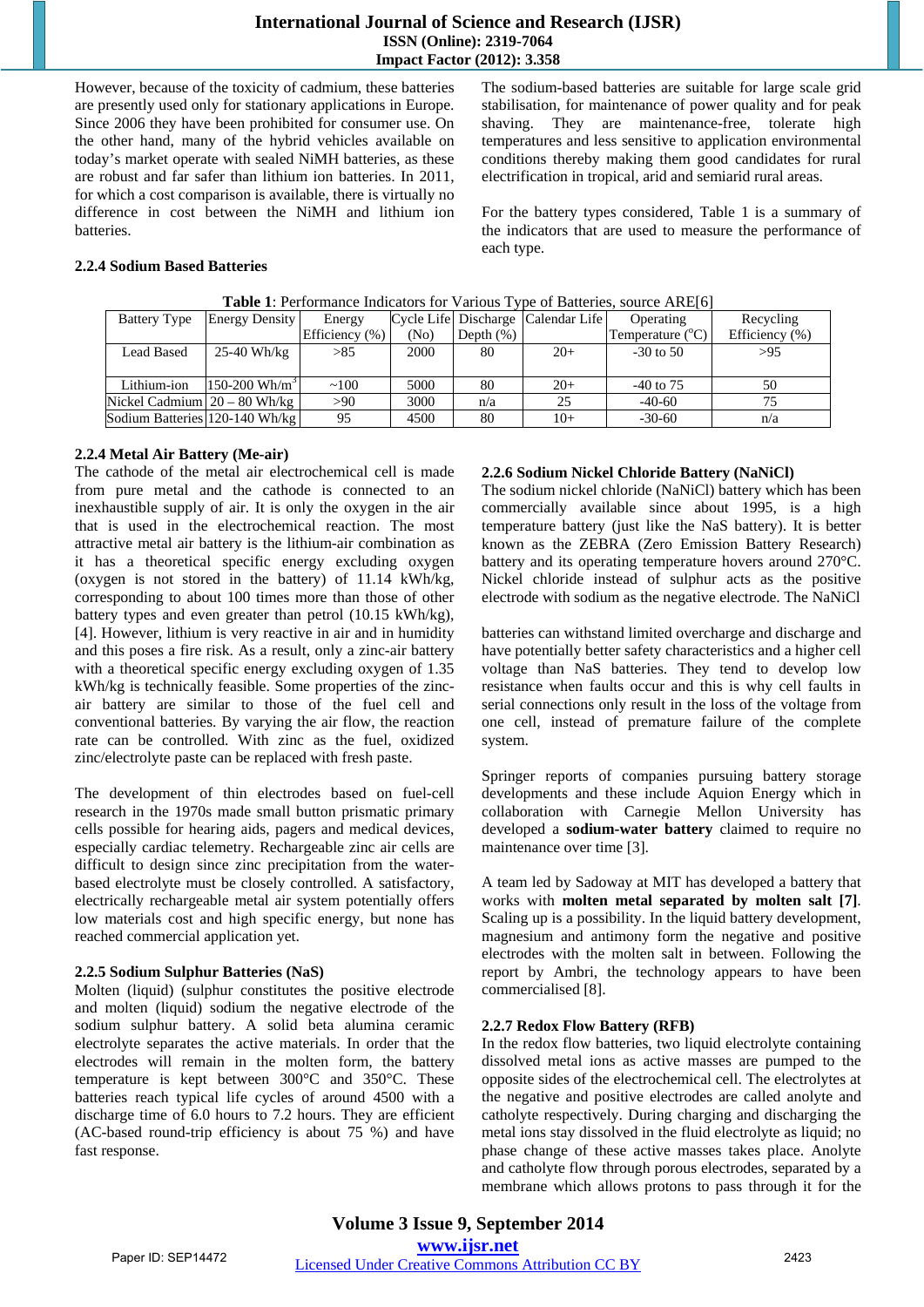electron transfer process. During the exchange of charge a current flows over the electrodes, which can be used by a battery-powered device. During discharge the electrodes are continually supplied with the dissolved active masses from the tanks; once they are converted the resulting product is removed to the tank.

Considerable interest has been shown by mobile applications such as electric vehicle since in theory the RFB can be "recharged" within a few minutes by pumping out the discharged electrolyte and replacing it with recharged electrolyte. However, the energy density of the electrolytes has been found to be too low for electric vehicles as a result other redox couples are being investigated.

The flow battery was originally developed by NASA in the early 70s as electric energy storage for long-term space flights

Thurston has written of a grid storage company called Urban Electric Power that has commercialised an Ni-Zn flowassisted 100-kW battery system that can discharge 85% of its power in 30 minutes and with a life of ten years [1]. This battery belongs to the fast discharge range. The same company has also developed a Zn-MnO2 energy battery that can be used in industrial applications where the peak in use is flatter than commercial spikes. The battery according to the company retails at \$70/kWh, a price it claims is cheaper than a car battery

#### **2.3 Chemical Energy Storage**

Electricity can be used to produce hydrogen through the electrolysis of water. Once the hydrogen is produced various means are available to use it as energy carrier in its pure form or as synthetic natural gas (SNG) as secondary energy carriers. This could have significant impact on the storage of electrical energy in large quantities. Although the overall efficiency of hydrogen and SNG is low compared to storage technologies such as PHS and Li-ion, chemical energy storage is the only concept which allows storage of large amounts of energy, up to the TWh range, and for greater periods of time – even as seasonal storage. hydrogen and SNG are universal energy carriers and can be used in different sectors, such as transport, mobility, heating and the chemical industry.

# **2.3.1 Hydrogen (H2)**

A typical hydrogen storage system consists of an electrolyzer, a hydrogen storage tank and a fuel cell. An electrolyzer is an electrochemical converter which splits water with the help of electricity into hydrogen and oxygen. It is an endothermic process, i.e. heat is required during the reaction. Hydrogen is stored under pressure in gas bottles or tanks, and this can be done practically for an unlimited time. To generate electricity, both gases flow into the fuel cell where an electrochemical reaction which is the reverse of water splitting takes place: hydrogen and oxygen react to produce water, heat is released and electricity is generated. For economic and practical reasons oxygen is not stored but vented to the atmosphere on electrolysis, and oxygen from the air is taken for the power generation.

# **2.3.2 Synthetic Natural Gas (SNG)**

Synthesis of methane (also called synthetic natural gas, SNG) is the second option to store electricity as chemical energy. Here a second step is required beyond the water splitting process in an electrolyzer, a step in which hydrogen and carbon dioxide react to form methane in a methanation reactor. As is the case for hydrogen, the SNG produced can be stored in pressure tanks, underground, or fed directly into the gas grid. Several CO2 sources are conceivable for the methanation process, such as fossil-fuelled power stations, industrial installations or biogas plants. A pilot-scale plant is reported to be under construction in Germany [4].

## **2.4 Electrical Storage Systems**

#### **2.4.1 Double-layer Capacitors (DLC)**

Electrochemical double-layer capacitors (DLC), also known as supercapacitors, are a technology which has been known for 60 years. They fill the gap between classical capacitors used in electronics and general batteries. They have nearly unlimited cycle stability as well as extremely high power capability and many orders of magnitude higher energy storage capability compared with the traditional capacitors.

They have extremely high capacitance values, of the order of many thousand farads, and the possibility of very fast charges and discharges due to extraordinarily low inner resistance which are features not available with conventional batteries. Other advantages include durability, high reliability, low maintenance, long lifetime and operation over a wide temperature range and in diverse environments (hot, cold and moist).

Springer has also reported of a company EnerG2 that has developed and patented a synthetic carbon storage device [3]. This product could also be used as ultracapacitor. The synthetic carbon can store 50% more energy than natural carbon. Natural carbon, for example that from coconut husks, contain iron which is said to act as a catalyst that promotes early failure.

#### **2.4.2 Superconducting Magnetic Energy Storage**

Superconducting magnetic energy storage (SMES) systems work according to electrodynamic principle. The energy is stored in the magnetic field created by the flow of direct current in a superconducting coil, which is kept below its superconducting critical temperature. Hundred years ago at the discovery of superconductivity a temperature of about 4 °K was needed. Much research and some luck have now produced superconducting materials with higher critical temperatures. Today materials are available which can function at around 100 °K. The main component of this storage system is a coil made of superconducting material. Additional components include power conditioning equipment and a cryogenically cooled refrigeration system. The main advantage of SMES is the very quick response time: the requested power is available almost instantaneously.

#### **2.5 Thermal Storage Systems**

Thermal (energy) storage systems store available heat by different means in an insulated repository for later use in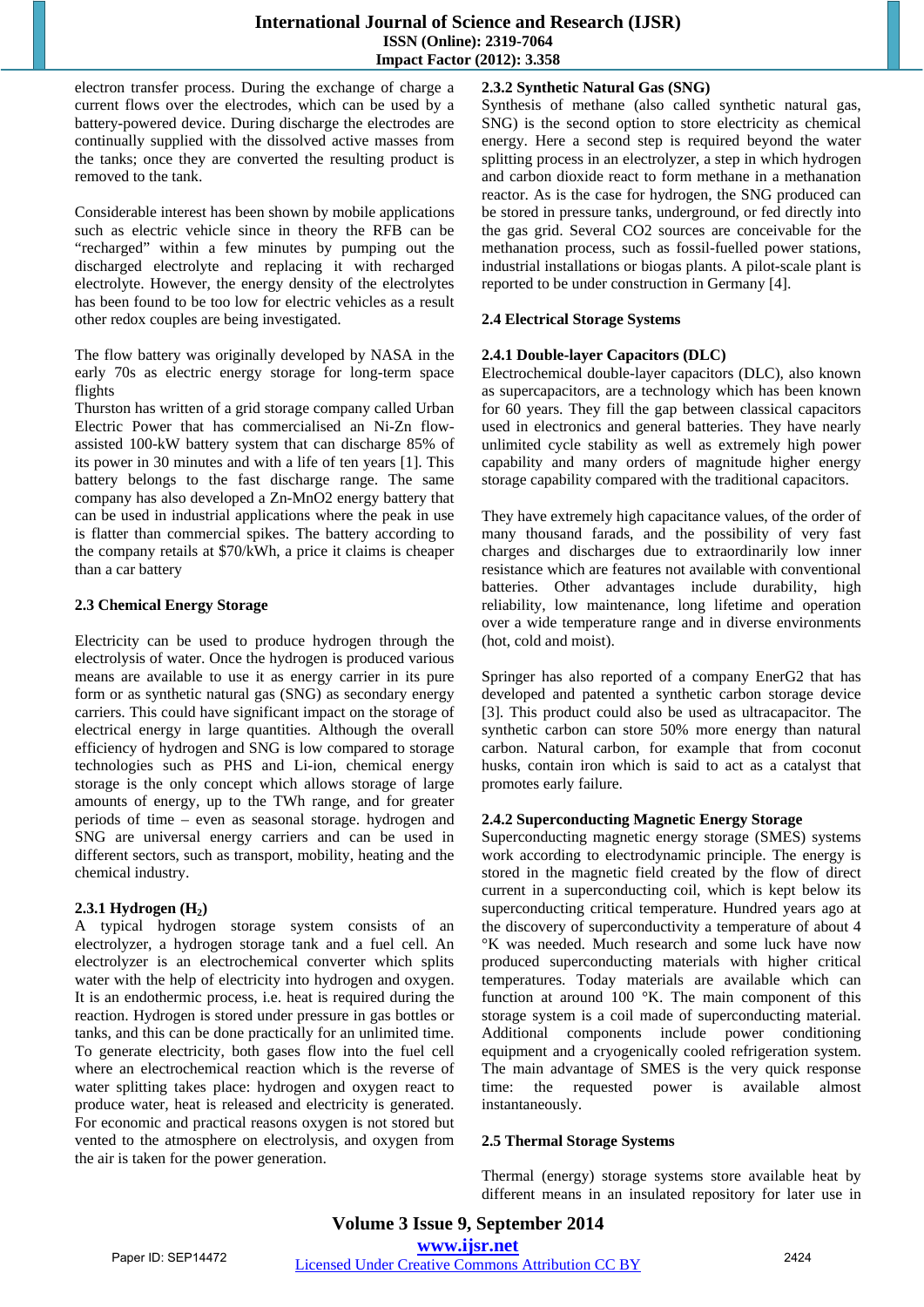## **International Journal of Science and Research (IJSR) ISSN (Online): 2319-7064 Impact Factor (2012): 3.358**

different industrial and residential applications, such as space heating or cooling, hot water production or electricity generation. Thermal storage systems are deployed to overcome the mismatch between demand and supply of thermal energy and thus they are important for the integration of renewable energy sources.

The contribution of the company, Isentropic to the problem of energy storage consists of transforming the electrical energy into heat and using this to maintain a temperature difference between two volumes of crushed mineral materials. The energy is recovered as electricity when needed [9]. The company refers to this as Pumped Heat Electricity Storage (PHES) and claims that it is the cheapest and most convenient way to store and recover electricity.

The development by SHEC Energy uses either a hydrocarbon or salt based solution to transport the heat from the solar collector to the boiler or storage system [10]. Current available technology, it claims, is limited by operating temperature levels which range from 390°C to 560°C. These temperature levels lower the heat transport capacity and overall plant efficiency especially if thermal storage is incorporated

Table 2 below summarises the features of the various energy storage types and their area of application.

| <b>Battery</b>         |         | Nominal Response                                                                                                                                | Energy    | Power       | TypicalD   | Energy                         | Life      | Typ Cycle   | Typ Application                         |
|------------------------|---------|-------------------------------------------------------------------------------------------------------------------------------------------------|-----------|-------------|------------|--------------------------------|-----------|-------------|-----------------------------------------|
| Technology             | Voltage | Time                                                                                                                                            | Density   | Density     | ischage    | Efficiency                     | time      |             |                                         |
|                        | [V]     |                                                                                                                                                 | [Wh/kg]   | W/1         | Time       |                                |           |             |                                         |
|                        |         |                                                                                                                                                 |           |             |            |                                |           |             |                                         |
| <b>PHS</b>             |         | min                                                                                                                                             | $0.2 - 2$ | $0.1 - 0.2$ | <b>Hrs</b> | 70-80                          | $>50$     | >15000      | Time shifting, power quality,           |
|                        |         |                                                                                                                                                 |           |             |            |                                |           |             | emergency supply                        |
| CAES                   |         | min                                                                                                                                             |           | $0.2 - 0.6$ | <b>Hrs</b> | $41 - 75$                      | $>25$     | >10000      | Timeshifting,                           |
| Flywgeel               |         | <sec< td=""><td><math>5 - 30</math></td><td>5000</td><td>Secs</td><td>80-90</td><td>15-20</td><td>2*10p4-10p7</td><td>Power quality</td></sec<> | $5 - 30$  | 5000        | Secs       | 80-90                          | 15-20     | 2*10p4-10p7 | Power quality                           |
| Lead Acid              | 2.0     | $<$ sec                                                                                                                                         | 30-45     | 90-700      | hrs        | 75-90                          | $3 - 15$  | 250-1500    | Off-grid, power shifting, emergency     |
|                        |         |                                                                                                                                                 |           |             |            |                                |           |             | supply, power quality                   |
| NiCd vented            | 1.2     | $<$ sec                                                                                                                                         | 15-40 30- | 75-700      | Hrs        | $60-80$ $60-\overline{5-20}$ 5 |           | 1500-3000   | Off-Grid, Emergency supply,             |
| sealed                 |         |                                                                                                                                                 | 45        | vented      |            | 70                             | 10        | 500-800     | Time shifting, Power quality            |
| NiMH sealed            | 1.2     | $<$ sec                                                                                                                                         | 40-80     | 500-3000    | <b>Hrs</b> | 65-75                          | $5-10$    | 600-1200    | Electric vehicles                       |
| Li-ion                 | 3.7     | $<$ sec                                                                                                                                         | 60-200    | 1300-       | hrs        | 85-98                          | $5 - 15$  | 500-10p4    | Power quality, network efficiency, off- |
|                        |         |                                                                                                                                                 |           | 10000       |            |                                |           |             | grid, time shifting, electric vehicle   |
| Zinc-air               | 1.0     | $<$ sec                                                                                                                                         | 130-200   | 50-100      | <b>Hrs</b> | 50-70                          | >1        | >1000       | Off-grid, electric vehicles             |
| <b>NaS</b>             | 2.1     | $<$ sec                                                                                                                                         | 100-250   | 120-160     | hrs        | 75-85                          | $10 - 15$ | 2500-4500   | Time shifting network efficiency,       |
|                        |         |                                                                                                                                                 |           |             |            |                                |           |             | off-grid                                |
| <b>NaNiCl</b>          | 2.6     | $<$ sec                                                                                                                                         | 100-200   | 250-270     | Hrs        | 80-90                          | $10-15$   | ~1000       | Time shifting electric vehicles         |
| <b>VRFB</b>            | 1.6     | Sec                                                                                                                                             | $15 - 50$ | $0.5 - 2$   | <b>Hrs</b> | 60-75                          | $5-20$    | >10000      | Time shifting, network efficiency,      |
|                        |         |                                                                                                                                                 |           |             |            |                                |           |             | off-grid                                |
| <b>HFB</b>             | 1.8     | Sec                                                                                                                                             | $75 - 85$ | $1-25$      | <b>Hrs</b> | 65-75                          | $5-10$    | 1000-3650   | Time shifting, network efficiency,      |
|                        |         |                                                                                                                                                 |           |             |            |                                |           |             | off-grid                                |
| H <sub>2</sub> Central |         | Sec-min                                                                                                                                         | 33-330    | $0.2 - 2$   | Hrs-wks    | 34-44                          | $10-30$   | 10p3-4      | Time shifting                           |
| Decentral              |         |                                                                                                                                                 |           | $2.0 - 20$  |            |                                |           |             |                                         |
| <b>SNG</b>             |         | Min                                                                                                                                             | 10000     | $0.2 - 2$   | Hrs-wks    | 30-38                          | $10-20$   | $10p3-4$    | Time shifting                           |
| <b>DLC</b>             | 2.5     | $<$ sec                                                                                                                                         | $1 - 15$  | 40000-      | Secs       | 85-98                          | $4 - 12$  | $10p3-6$    | Power quality effective connection      |
|                        |         |                                                                                                                                                 |           | 120000      |            |                                |           |             |                                         |
| <b>SMES</b>            |         | $<$ sec                                                                                                                                         |           | 2600        | Secs       | 75-80                          | $^*)$     | $*)$        | Time shifting, Power quality            |

| Table 2: Technical overview of electrical energy storage technology types (source [4]) |  |  |
|----------------------------------------------------------------------------------------|--|--|
|                                                                                        |  |  |

# **3. Discussion**

Appropriate amount of electricity must be generated but accurate forecast and planning of demand is a difficult task because of the peculiar nature of electricity generation, distribution. and use. Electricity is consumed at the same time as it is generated but enough electricity must be generated to meet varying demand. Any imbalance between supply and demand is manifested by deterioration in stability and quality of supply. The consumer is only interested in steady uninterrupted supply. It is left for the generating company to grapple with maintaining the quality of supply without the waste caused by over-generation. Generation cost is higher at peak period compared with the off-peak period. During the peak period, the supplier must augment the base load with extra generation capacity. Usually this is achieved by bringing online less cost-effective but flexible types of generation fuel such as oil and gas instead of coal which, even after the cost of scrubbing the stack gases, turns out cheaper. The beneficial effect of electric energy storage can be enjoyed by suppliers if the excess generated using cheaper fuels during the off-peak period is stored and used for the extra power requirement during the peak demand period.

 During the off-peak period, costly types of generation are taken out of action. Owners of Electric Energy Storage (EES) systems stand to benefit financially because of the associated lower tariff. From the utilities' viewpoint there is a huge potential to reduce total generation costs by eliminating the costlier methods through storage of electricity generated by low-cost power plants during the night and reinserting this into the power grid during peak periods. With high solar and wind power penetration in